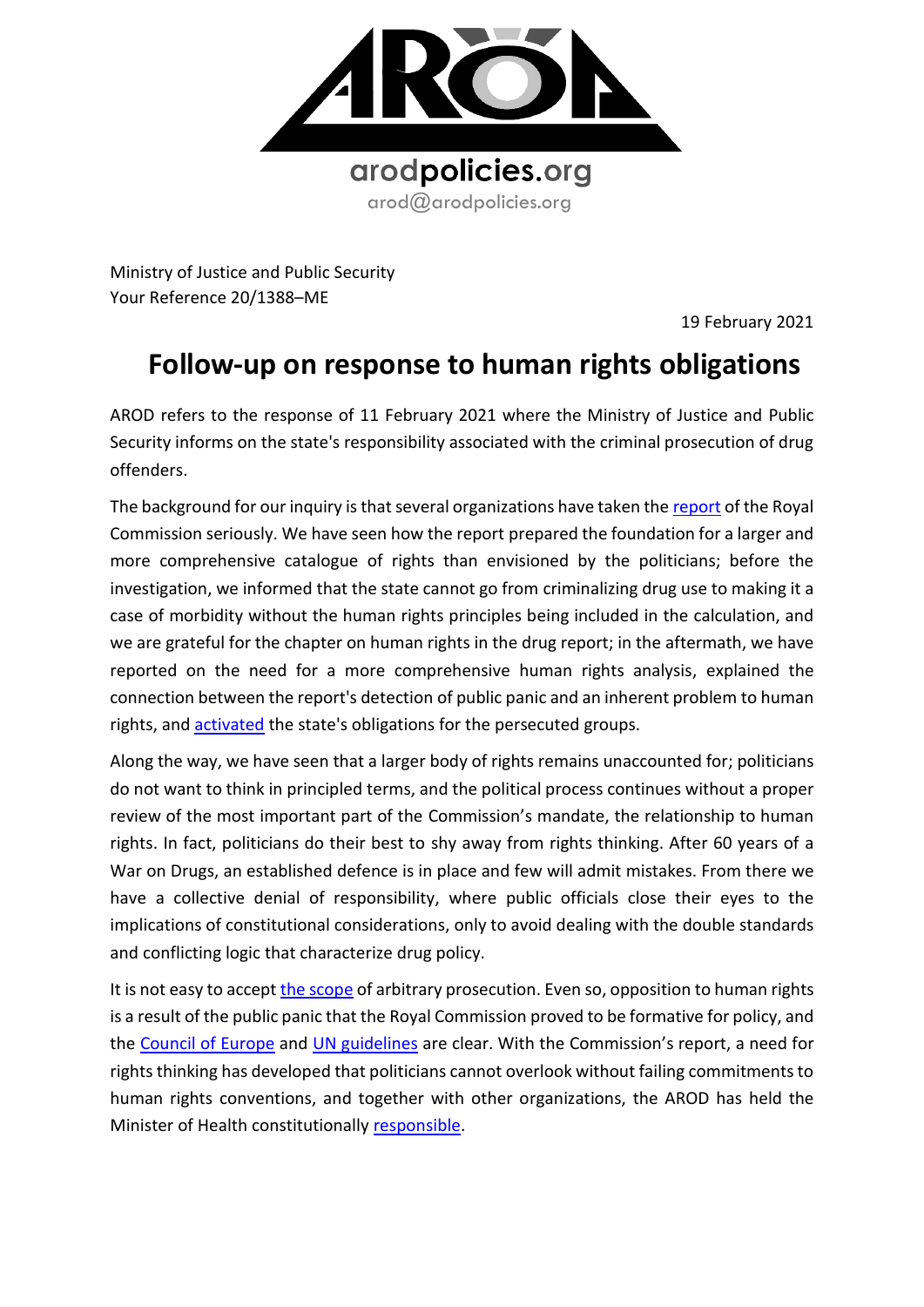

We have made it clear that only the scapegoat mechanism maintains the prohibition, that the Ministry of Health has a responsibility to ensure an effective remedy, and that a truth and reconciliation commission is necessary to fulfil human rights obligations. From there, the Ministry of Health has placed the responsibility on the Ministry of Justice for ensuring the constitutionality of the drug laws. The case was sent to this ministry "as the right department", and on behalf of hundreds of thousands of persecuted Norwegians, we looked forward to knowledgeable lawyers addressing the issue: Finally, the nation's best minds would connect principled thinking to the field of drug policy and elaborate on its implications for the nation!

There are many people waiting for a serious treatment of this issue, which is the most important for the rule of law since the Second World War. We are still waiting because, when after 5 months of consideration, we get an answer (1) that "the Ministry of Health has the main responsibility for following up the drug policy"; (2) that we "have previously received an elaborate response from the responsible ministry"; and (3) that "the Ministry of Justice has no further comments", we had expected more — and a rights dispute has only been side-stepped, not countered.

## **The department of Justice (and/or Health's) responsibility for Human Rights**

Point (1) appears as a denial of responsibility, as we have received guidance from the department of Health that the case belongs to the "Ministry of Justice and Public Security as the appropriate body". A catalogue of rights remains unclear, the issue is now in the hands of this ministry, and with regard to point (2(, we have never received an "elaborate answer" from health. An elaborate answer would be an account of the state's position based on the documents and the thinking presented. To be satisfactory, this answer would involve guarantees that the problem was being looked at, but we have never received anything like this.

We have only received a reply that, "according to the Ministry's understanding," our inquiry "deals with matters which are subject to the Minister of Justice and Public Security", and that "the case is forwarded to the Ministry of Justice and Public Security as the appropriate body". That's all. From there, we have been waiting for the Justice Department to investigate the issue and ensure that the rule of law is fulfilled. Thus, when the Department of Justice refers to "an elaborate answer from the responsible ministry", the ministry probably thinks of the correspondence with the department's Senior Adviser, which was elaborate enough.

In this correspondence, we got the impression that the Department of Health accepts human rights in the area of drug policy. We were told that "once a new action plan and/or report on intoxicants is to be prepared to the Parliament, we will in all probability do the exercise and check it against human rights", and the Senior Adviser referred to several authorities. He mentioned the work of the [Council of Europe,](http://www.assembly.coe.int/LifeRay/JUR/Pdf/TextesProvisoires/2019/20191115-DrugPolicyHumanRights-EN.pdf) [UNDP and others,](https://www.undp.org/content/undp/en/home/librarypage/hiv-aids/international-guidelines-on-human-rights-and-drug-policy.html) and [Damon Barrett](https://rm.coe.int/drug-policyandhumanrights-in-europe-eng/1680790e3d) as examples to be followed, and the AROD explained that we were aware of the implications.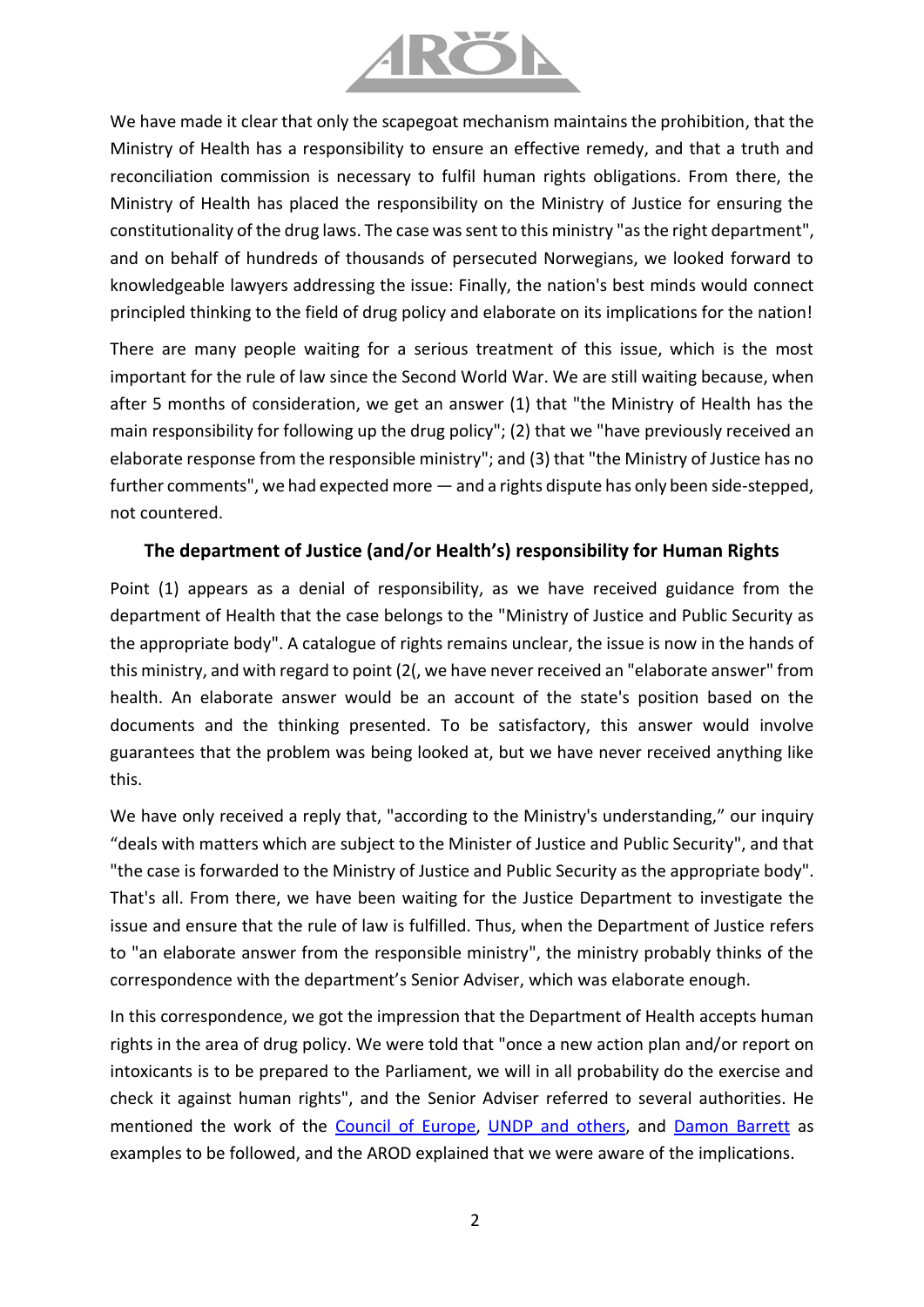

We reminded that our [own](https://8c75b10d-e0b1-4d25-99ed-609c80001c6c.filesusr.com/ugd/a479b9_a6fb947e46d54fc2a14823029e7a5459.pdf) body of work, as well as the drug reform report, was completely in line with the political theory and analysis model of these documents. We referred to case studies that expanded on rights in relation to the **European/global model of human rights and** the [American,](https://8c75b10d-e0b1-4d25-99ed-609c80001c6c.filesusr.com/ugd/a479b9_2a14fc7178df4a5b8d50e4d8a3a1fc0a.pdf) and we quoted UNDP and others' guidelines on accountability and the right to an effective remedy:

*Every State has the obligation to respect and protect the human rights of all persons within its territory and subject to its jurisdiction. (…) In accordance with these rights, States should: (1) Establish appropriate, accessible, and effective legal, administrative, and other procedures to ensure the human rightscompliant implementation of any law, policy, or practice related to drugs. (2) Ensure that independent and transparent legal mechanisms and procedures are available, accessible, and affordable for individuals and groups to make formal complaints about alleged human rights violations in the context of drug control laws, policies, and practices. (3) Ensure independent, impartial, prompt, and thorough investigations of allegations of human rights violations in the context of drug control laws, policies, and practices. (4) Ensure that those responsible are held accountable for such violations in accordance with criminal, civil, administrative, or other law, as appropriate. (5). Ensure that adequate, appropriate, and effective remedies and means of redress are available, accessible, and affordable for all individuals and groups whose rights have been found to be violated as a result of drug control laws, policies, and practices. This should include accessible information on mechanisms and processes for seeking remedies and redress, and appropriate means of ensuring the timely enforcement of remedies. (6). Take effective measures to prevent the recurrence of human rights violations in the context of drug control laws, policies, and practices.* 

AROD told the Senior Adviser that Norway has a problem with points 3 and 4 because the Norwegian drug users since 2007 have [asked](https://8c75b10d-e0b1-4d25-99ed-609c80001c6c.filesusr.com/ugd/a479b9_dcf552946b784c98af9331ab70c05c50.pdf) for such investigations but the legal system has not been forthcoming. This means that politicians have an even greater responsibility, one that has not been honoured with the drug reform proposal, and in this connection we referred to the Council of Europe's baseline [study.](http://www.assembly.coe.int/LifeRay/JUR/Pdf/TextesProvisoires/2019/20191115-DrugPolicyHumanRights-EN.pdf) It points out that the drug prohibition and human rights regimes have developed along different tracks, that this has been detrimental to society, and that it is important to connect drug policy and human rights. In the area of the criminal law, therefore ,

*The Assembly calls upon member States to. . . 4.4. ensure that criminal justice responses to drug-related crimes respect human rights, legal guarantees and due process safeguards pertaining to criminal justice proceedings, in particular by: 4.4.1. ensuring that arbitrary arrest and detention, as well as the use of excessive force and disproportionate sentencing against people who use drugs are effectively prohibited, and allegations of such abuse promptly investigated and acted upon, in accordance with international standards; 4.4.2. exhausting all available alternatives before incarcerating*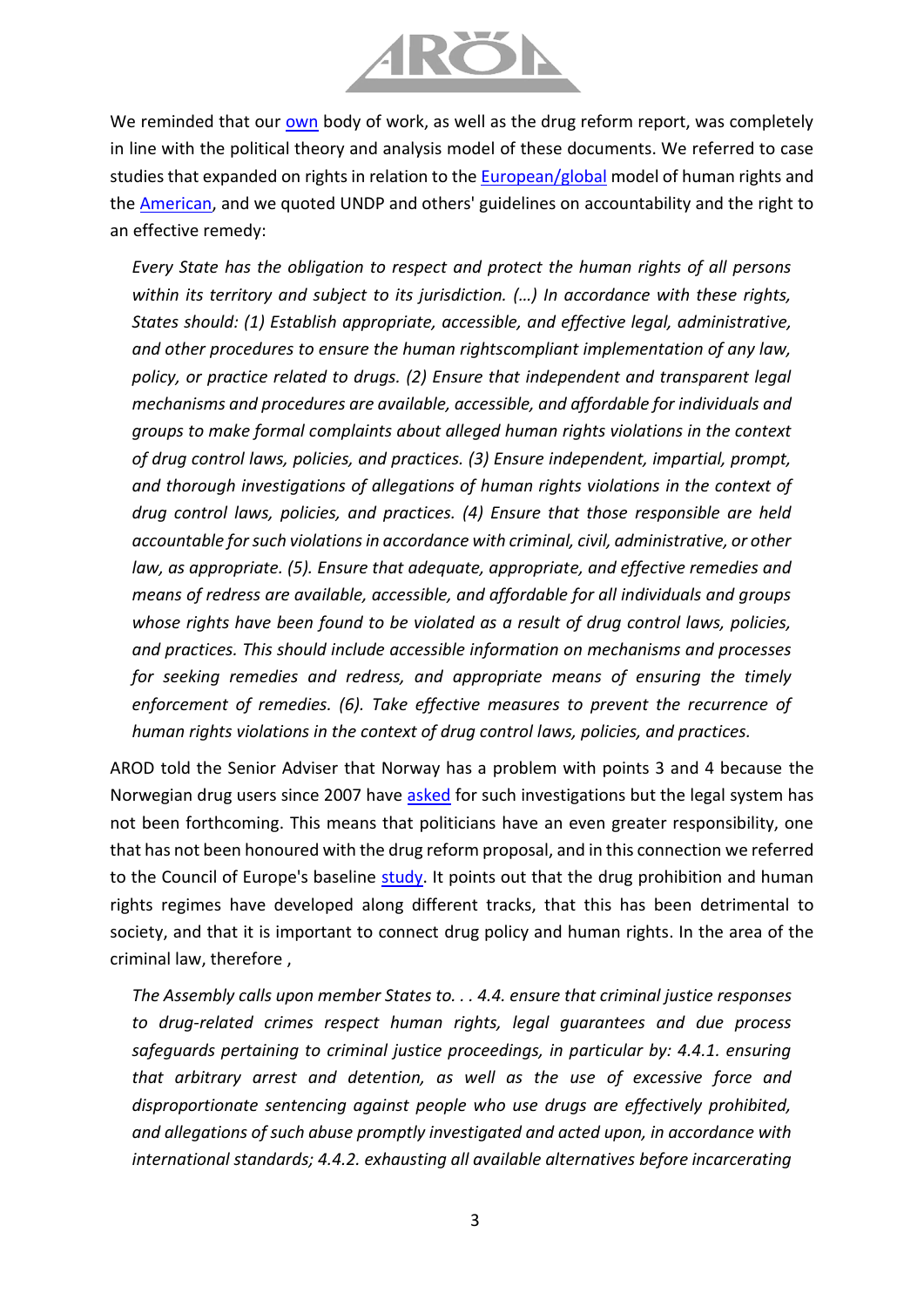

*drug-related offenders; . . . 6. The Assembly calls on the Council of Europe Congress of Local and Regional Authorities to consider supporting the development of rights-based policies on drugs at a local and regional level and ensure that every nation and region can implement policies appropriate to them under these guiding principles.* 

We made the Ministry of Health aware of this because the Norwegian users have been [denied](https://8c75b10d-e0b1-4d25-99ed-609c80001c6c.filesusr.com/ugd/a479b9_dcf552946b784c98af9331ab70c05c50.pdf) an effective remedy for over 10 years. In this country, we cannot say that "allegations of such abuse have promptly been investigated and acted upon, in accordance with international standards", and it is against this background that the drug reform must be anchored in sound principles. It means a full brake in the process that is now unfolding, that we must take the drug report's findings of public panic seriously, and that we must investigate the relationship between the principles of human rights and the prohibition regime. This is what responsible actors must ensure. Public panic has been identified and employees of the Justice Department have a personal responsibility to subject the prohibition of drugs to quality control — unless the Ministry of Health is responsible.

Otherwise, this is elementary. If the prohibition of drugs continues to do excessive and unnecessary damage because those responsible will not accept principled thinking, this means a heavy burden. More than ten years of denial of responsibility is already a long time, and the objections raised by the former Director of Public Prosecutions in 2008 have long been [invalidated.](https://8c75b10d-e0b1-4d25-99ed-609c80001c6c.filesusr.com/ugd/a479b9_0e8597c345eb400cb5deb96f6890b372.pdf) More and more countries are switching to regulated markets, and it will only become more imperative that Norway distances itself from a policy on totalitarian terms.

In any case, we can expect more and more international courts to conclude that the drug laws are invalidated by human rights principles. It is the same psychological phenomenon behind the prohibition of drugs (scapegoating) as gave rise to the Jim Crow laws of the past, and a major scandal is in the cards. Historical precedent dictates nothing less than a Commission of Truth and Reconciliation, as the situation is similar in principle to South Africa and the Apartheid system.

To the extent that Norway intends to fulfil the international [guidelines,](https://www.undp.org/content/undp/en/home/librarypage/hiv-aids/international-guidelines-on-human-rights-and-drug-policy.html) therefore, such a commission is needed to deliver on the right to an effective remedy. For almost 15 years, our country has fallen short in relation to points 5.1 and 5.2, and we must emphasize 5.3, 5.4, 5.5, and 5.6. Only a Truth and Reconciliation Commission satisfies these requirements, and we expect those responsible to protect human rights. This does not necessarily mean the release of prisoners; it is up to an independent, impartial, and competent commission to decide what this means — but it clearly involves a drug policy that hurts the least and that is compatible with the principles of autonomy, proportionality, equality, and a presumption of liberty.

This in turn is elementary. It is standard human rights procedure, and so the AROD, on behalf of the persecuted, has activated human rights protections; it is in this context that we have informed politicians of obligations, held the Director of Public Prosecutions responsible for arbitrary persecution, filed a complaint to the police against politicians who agitate for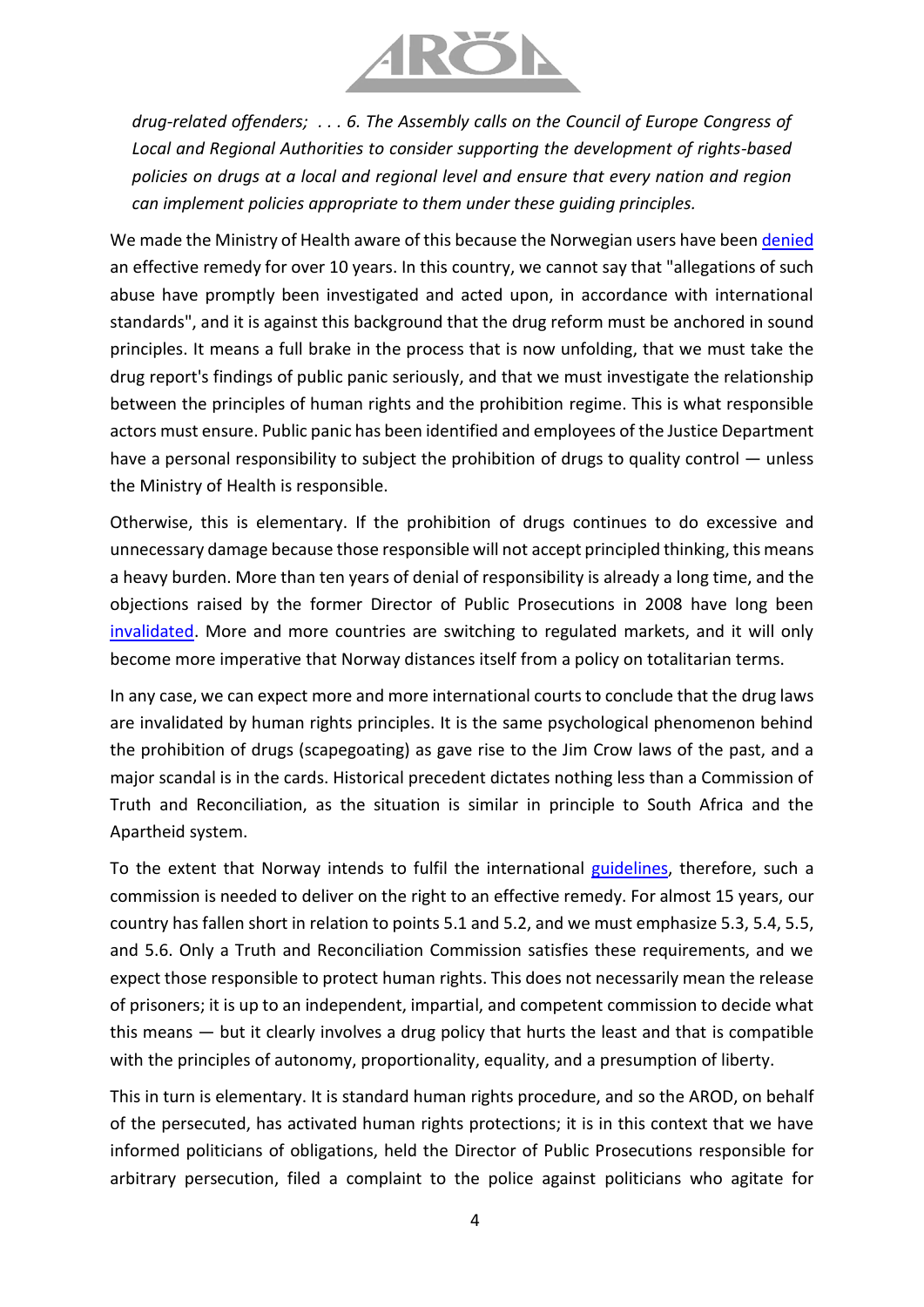

persecution on refuted terms, prepared human rights guidelines for patients under the LAR programme, prescribed human rights guidelines for parents in contact with child welfare services, offered the accused a rights-based defence, and had over 30 articles in the newspapers. The rights-oriented debate is here to stay, and the state must show that it recognizes key obligations.

## **The rule of law requirements**

It is in the context mentioned above that the Ministry of Health, sometime in the future, "in all probability" will "do the exercise" to check the law against human rights. The Senior Adviser was unsure of what it entailed, but the AROD replied that the process is simple. It is neither the state nor the challenger that will make the final assessment. We will only facilitate for an independent, impartial and competent commission, and it is this body that shall perform a human rights analysis. We are only responsible for promoting a commission that can resolve this issue with dignity. This is standard for human rights issues, and the proportionality analysis is universal. Damon Barrett described it [here:](https://rm.coe.int/drug-policyandhumanrights-in-europe-eng/1680790e3d)

*The (European) Court has developed the test of proportionality for assessing whether restrictions have been 'necessary in a democratic society'. There are varying iterations of the test, in particular depending on the nature of the right in question and the aim pursued (e.g. a stricter test would be applied to freedom of expression than to the right to property). Crucially, the burden is on the State to demonstrate the proportionality of the restriction. Thus it should become central to policy development, monitoring and evaluation.*

*States need not criminalise such behaviour if to do so would be contrary to constitutional principles or the basic concepts of their legal system. It is therefore not an international obligation to do so, even if there was a clear push towards such measures. The proportionality test is an important consideration in this regard. Whether or not States adopt such laws should be balanced against human rights considerations, which are often protected constitutionally or are central to the legal system in question. It is another obvious case of tension between the two systems of law.*

*. . . Again, a first step in this regard is mapping the potential human rights engaged. This certainly includes the right to privacy, which is inherently restricted by any broad behavioural ban. But it may also include the manifestation of religion or cultural or indigenous rights. Freedom of expression and freedom of thought may also be engaged. The question, then, is whether the criminalisation of possession for personal use is proportionate to the legitimate aim of protecting health, children, public order or other justifications. This of course will depend on the stated aim, but there must be a rational connection between these aims and indicators of success.*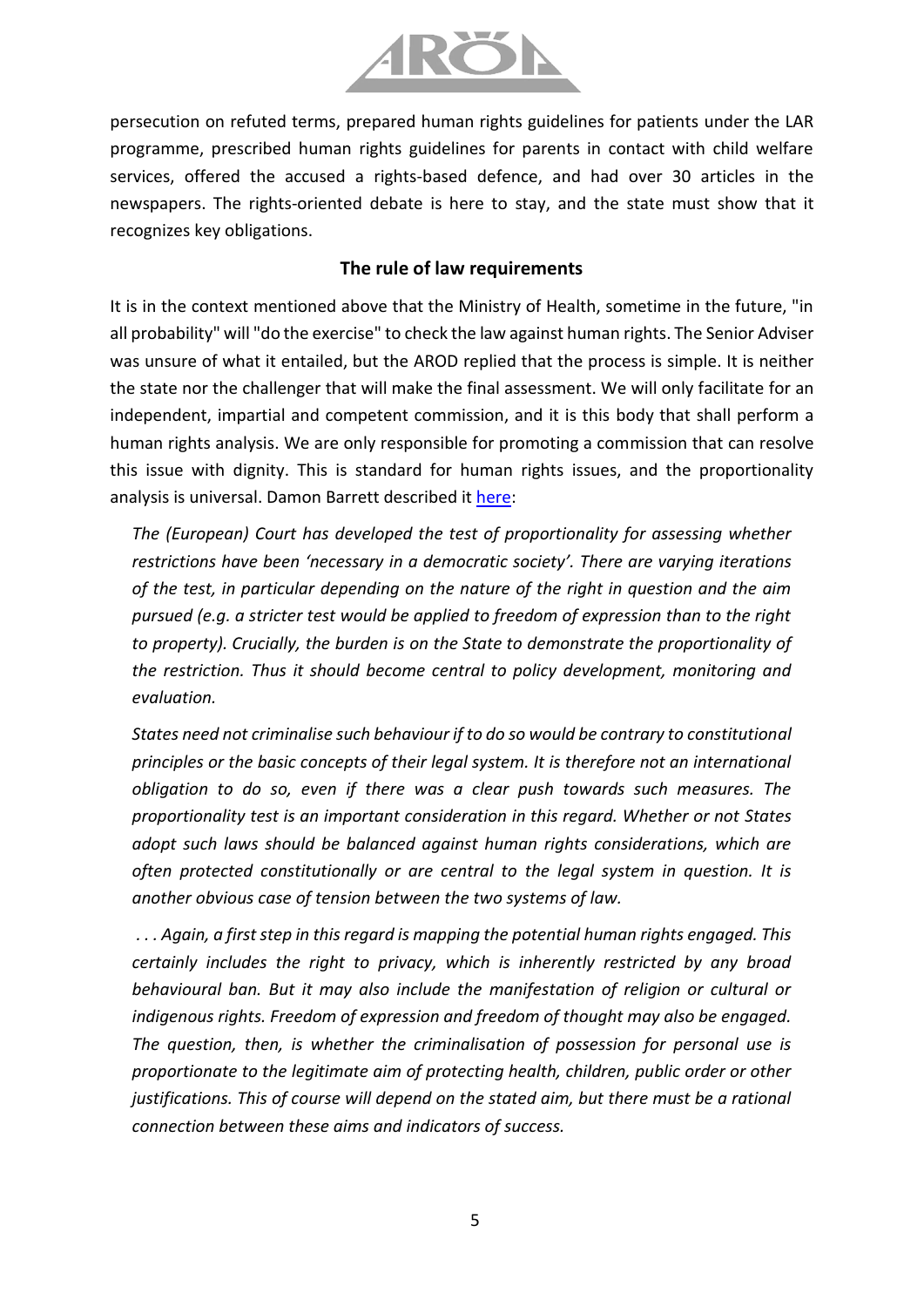

*The burden is on the State to demonstrate the proportionality of the measure. It should not be merely assumed that a 'pressing social need' is there. This should be carefully considered based on the actual dynamics in the country. The current debates around whether to control ketamine are a serious example of why this is important. Similarly, the banning of khat in some European countries raises this question. Crucially, given that criminalising a behaviour bans it entirely, were any less restrictive means considered for the achievement of the same aim or aims? This requires the consideration of policy alternatives. Without this assessment, the burden of demonstrating that no less restrictive means were available cannot have been met.*

*The issue of outcomes is again crucial. It may, for example, be decided by a given State that the criminalisation of non-medical uses of controlled substances is proportionate given a pressing social need due to the harms of drug dependence. But it may later begin to fail the test once its effects become apparent. It may on the other hand pass the test if it has proven successful. Has the measure, over the years, made progress in achieving its aims? The key issue is that the proportionality test is not a one-off when it comes to policy development but an on-going process of reflection.*

It is this test that the drug laws must withstand. The AROD informed the Senior Adviser that this was the basis for the rule of law and referred to the Council of Europe's baseline study which has more to say.

Neither this study nor the Royal Commission report leaves any doubt that a larger picture of rights remains overlooked, and we wanted answers. Vague assurances that a catalogue of rights would be secured someday in the future, "once a new action plan and/or report on intoxicants is to be prepared to the Parliament", were not enough. We therefore pushed on and were referred to the Ministry of Justice.

## **Who has the responsibility?**

This is our "elaborate" correspondence. This is the status of human rights, and we have yet to understand why the Department of Justice, after six months, sends the issue back to Health. To the persecuted, their friends and family, as well as the officials who enforce the law, it is more than regrettable. It means that precious time has been lost and that their fate remains a hot potato in a political game where no one wants to look at reality. It means that we postpone a showdown with the scapegoat mechanism and its destructive power on the fabric of society, which again means increased constitutional responsibility for everyone involved, and with the drug report it is not acceptable to wait.

For more than ten years there has been evidence to suggest that 90 per cent of the overdose deaths are due to the prohibition.<sup>1</sup> The report of the Royal Commission confirms that there are rights to be remedied, and we must know who is responsible for the persecuted groups.

<sup>1</sup> OLE MARTIN LARSEN, *MELLOM ALLE STOLER: N[ARKOMANE OG LEGER UTENFOR RUSOMSORGEN](https://tidsskriftet.no/2008/08/anmeldelser/kritisk-om-norsk-narkotikapolitikk)* (2008).